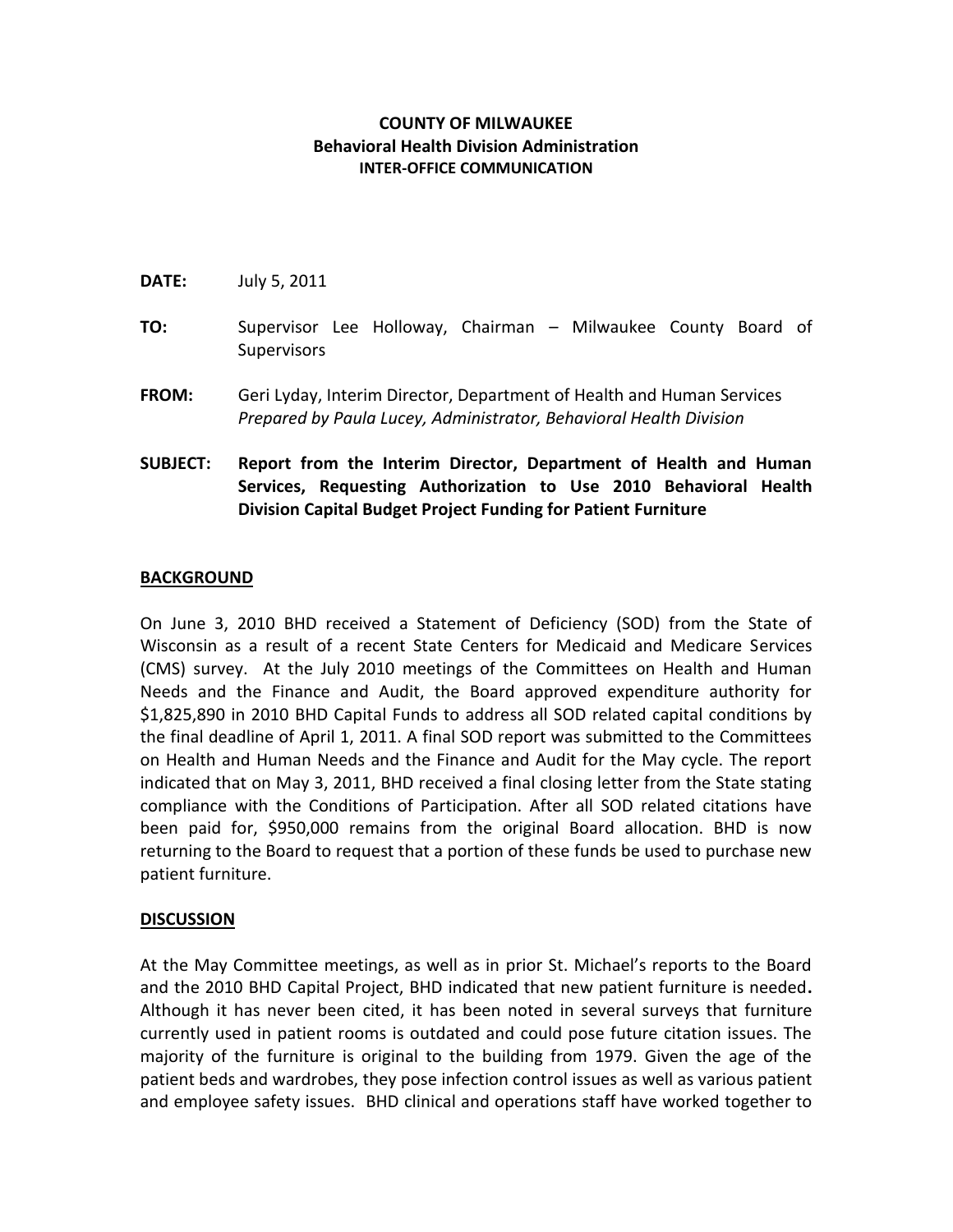address immediate issues and implement stop-gap fixes to the furniture for the shortterm. Now BHD is proposing to address the patient furniture issue by replacing it to avoid future citations, to address an important component in achieving Joint Commission certification, and also better the environment of care for patients and staff.

BHD has spoken with several vendors, and estimates that the cost to purchase and install new beds, wardrobes, and dressers for approximately 141 of the total 266 patient beds in Acute Adult inpatient, long-term care units, Psychiatric Crisis Services and Observation, would be approximately \$600,000. This would allow BHD to take the oldest and most problematic furniture off units, and then BHD would include some funding in future operating budgets to systematically replace any remaining old equipment based on a furniture replacement plan and schedule. All of the furniture that BHD is recommending be purchased could be moved by staff to accommodate different room and unit configurations and also could be moved to any possible new facility in the future.

# **FISCAL**

To date, \$1,173,939, including personnel, equipment, and materials costs have been spent on the SOD repairs. Of this amount, approximately \$600,000 was spent out of the 2010 BHD operating budget. An additional amount of \$300,000 is earmarked for Dietary related updates associated with the SOD. This leaves approximately \$950,000 in funding. The table below summarizes SOD spending:

| <b>SOD Capital Funding</b>               |               |
|------------------------------------------|---------------|
| <b>Original Allocation</b>               | \$1,825,890   |
| SOD Spending YTD                         | (\$1,173,939) |
| Non-Bondable portion of<br>SOD Spending* | \$600,000     |
| Dietary Investments                      | ( \$300,000)  |
| <b>Remaining Balance</b>                 | \$951,951     |

\*Note: The \$600,000 was included in the 2010 Operating year-end close for BHD.

BHD has worked with DAS Capital Finance Manager to determine that the patient furniture is bond eligible and will qualify as a capital expense.

# **RECOMMEDNATION**

BHD recommends that the Committees on Health and Human Services and Finance and Audit authorize the Interim Director, Health and Human Services, to allocate \$600,000 in Capital funds to patient furniture to address critical patient care needs, assist in achieving Joint Commission certification and avoid any further citations in the future.